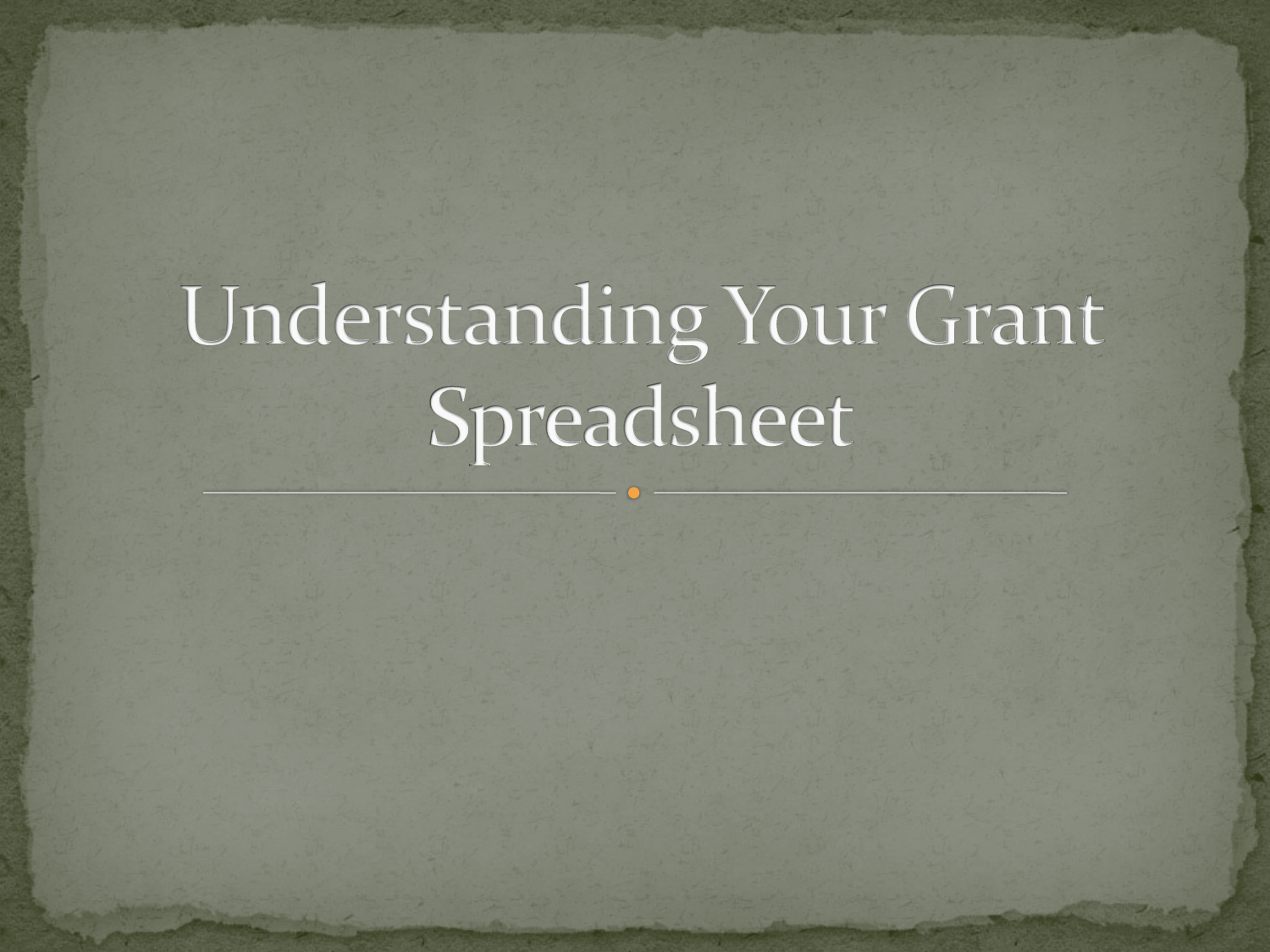## Spreadsheet Information

• The grant spreadsheet keeps a running total for you of all expenditures and encumbrances as well as indirect costs that need to be charged.

• The spreadsheets will be reconciled to the Banner report on a monthly basis.

• The reconciliation date is listed on the summary page of the spreadsheet.

 Each spreadsheet has a number of tabs that link to the summary page of the spreadsheet.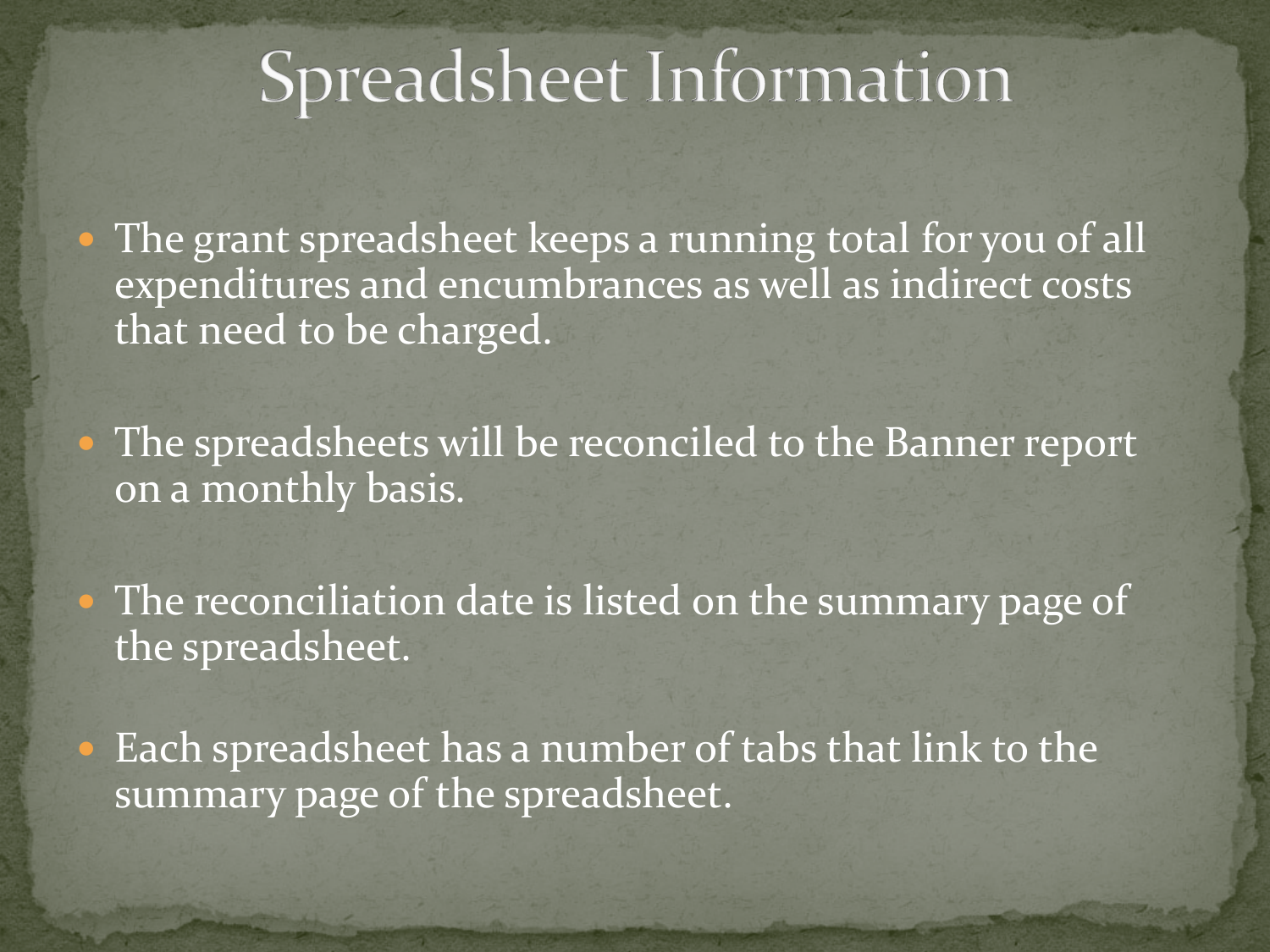### Accessing Your Spreadsheet

- You will need to map a network drive
- To do this go to the my computer icon on your desktop and right click on it
- From the dropdown menu choose Map Network Drive...
- Pick a drive letter that is not associated with anything else then
- Type in  $\mathbb{W}$  hale\Sponsored Pgms & Grants in the folder field (Please note there are spaces between the words: Sponsored(sp)Pgms(sp)&(sp)Grants.
- Make sure Reconnect at logon is checked then click Finish • You may need to reboot your computer to be able to access the drive

 If you have a Mac, please contact the Help Desk at 7500 for assistance accessing the drive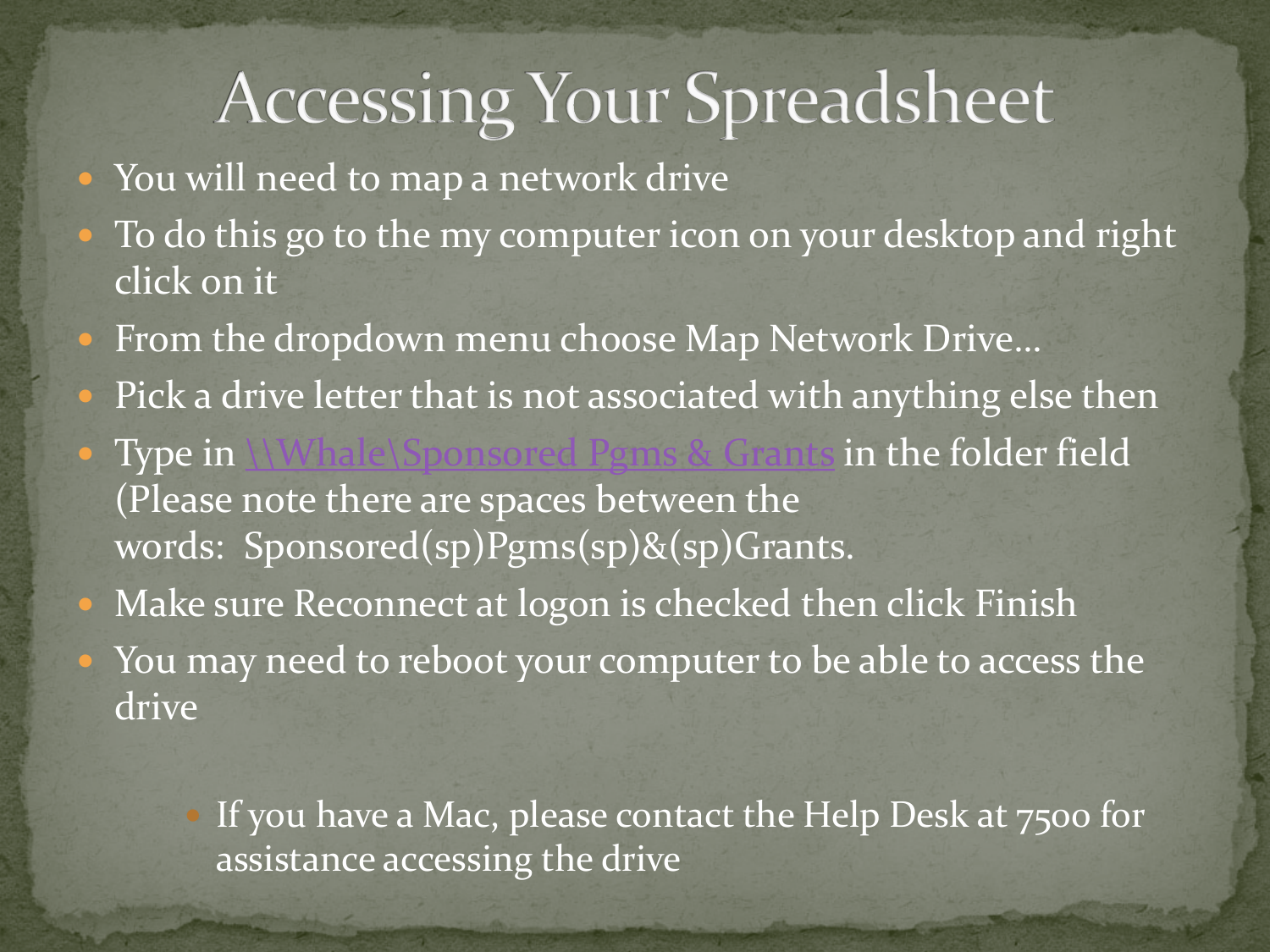## **Helpful Tips**

• All expenses must be on the appropriate page before they can be approved

• There are certain cells that are locked If the cell is locked, then we will add the information to the spreadsheet for you

• Please save and close spreadsheet Only one person can be in the spreadsheet at a time, so be sure to save and close when finished.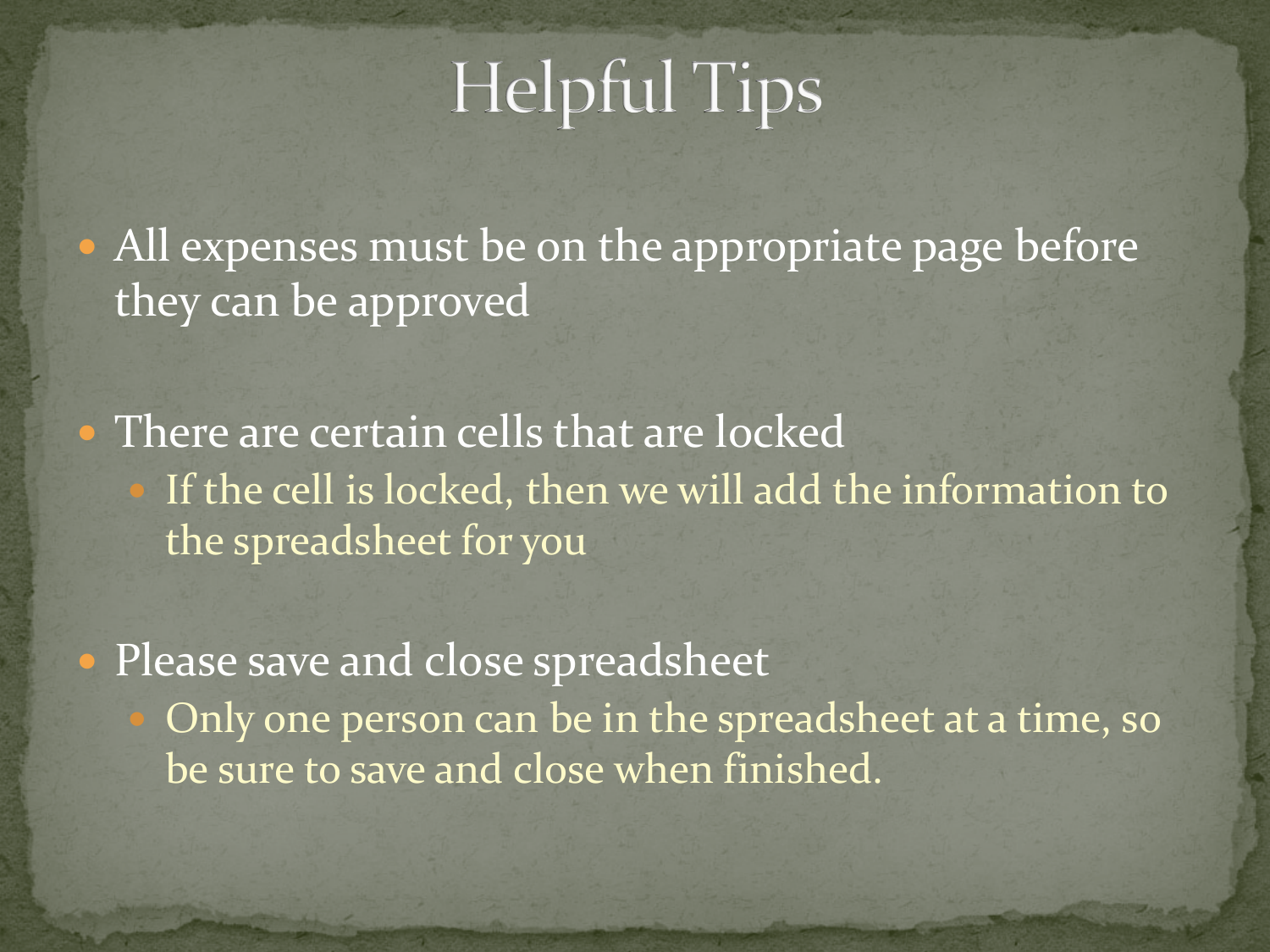## **Summary Page**

|                                              |            |                         | Net            |                |                |           |                |
|----------------------------------------------|------------|-------------------------|----------------|----------------|----------------|-----------|----------------|
| Category                                     | Budget     | Supplement Modification | <b>Budget</b>  | Expend         | Encumbered     | Committed | Balance        |
| <b>Personnel &amp; Fringe Benefits</b>       |            |                         |                |                |                |           |                |
| Release Time -Faculty                        |            |                         |                |                |                |           |                |
| <b>AP Faculty</b>                            | 35,153.00  |                         | 35,153.00      | 23,750.00      | 1,375.00       | 25,125.00 | 10,028.00      |
| Classified Salary                            |            |                         |                |                |                |           |                |
| PT A/P & Teaching                            |            |                         | ÷              | $\blacksquare$ | ÷              | ÷.        | ٠              |
| Summer Salary                                | ٠          |                         | $\overline{a}$ | $\blacksquare$ | ÷.             | ÷.        | ٠              |
| One Time Payments                            |            |                         |                |                | ÷              |           |                |
| Wage                                         | 5.000.00   |                         | 5,000.00       | 3,094.00       |                | 3,094.00  | 1,906.00       |
| <b>Total Personnel</b>                       | 40.153.00  | L                       | 40.153.00      | 26,844.00      | 1,375.00       | 28,219.00 | 11,934.00      |
| FICA @ 7.65%                                 | 382.50     |                         | 382.50         | 236.69         |                | 236.69    | 145.81         |
| Fringe Benefits est @ 40%                    | 14,061.20  |                         | 14,061.20      | 8,523.43       | 536.92         | 9,060.35  | 5,000.85       |
| <b>Total Fringe Benefits</b>                 | 14,443.70  | ä,                      | 14,443.70      | 8,760.12       | 536.92         | 9,297.04  | 5,146.66       |
| <b>Total Personnel &amp; Fringe Benefits</b> | 54,596.70  | ÷                       | 54,596.70      | 35,604.12      | 1,911.92       | 37,516.04 | 17,080.66      |
| <b>Other Than Personnel Services</b>         |            |                         |                |                |                |           |                |
| <b>Contractual Services</b>                  | 7,000.00   |                         | 7,000.00       | 6,712.59       | ÷.             | 6,712.59  | 287.41         |
| Printing & Postage                           |            |                         |                |                | ÷              |           |                |
| <b>Telephone Services</b>                    | 150.00     |                         | 150.00         | 45.00          | ÷.             | 45.00     | 105.00         |
| Consultants                                  |            |                         |                |                | ÷.             |           |                |
| Travel                                       | 2,500.00   |                         | 2,500.00       | 1,219.32       | ٠              | 1,219.32  | 1,280.68       |
| <b>International Travel</b>                  |            |                         |                |                | ÷              |           |                |
| Supplies                                     | 800.00     |                         | 800.00         | 364.57         |                | 364.57    | 435.43         |
| Sub-award                                    |            |                         |                |                | ۰              |           |                |
| Stipends                                     |            |                         |                |                | ÷,             |           |                |
| Tuition                                      | 20,000.00  |                         | 20,000.00      | 10,000.00      | ٠              | 10,000.00 | 10,000.00      |
| <b>Continuous Charges</b>                    |            |                         |                | ÷,             | ÷              | ÷.        |                |
| Equipment                                    |            |                         |                |                | ٠              |           | $\blacksquare$ |
| <b>Total OTPS</b>                            | 30,450.00  | ä,                      | 30,450.00      | 18,341.48      | $\blacksquare$ | 18,341.48 | 12,108.52      |
|                                              |            |                         |                |                |                |           |                |
| <b>Total Direct Costs</b>                    | 85,046.70  | ä,                      | 85,046.70      | 53,945.60      | 1,911.92       | 55,857.52 | 29,189.18      |
| <b>Total Modified Direct costs</b>           | 65,046.70  | ä,                      | 65,046.70      | 43,945.60      | 1,911.92       | 45,857.52 | 19,189.18      |
| F&A @ 24%                                    | 15,611.00  |                         | 15,611.00      | 817.25         | 10,188.55      | 11,005.80 | 4,605.20       |
| Total Award                                  | 100.657.70 | ä,                      | 100.657.70     | 54,762.85      | 12.100.47      | 66.863.32 | 33,794.38      |

 This is the most helpful page to see all expenditures at once.

 You can see your grant balance in this cell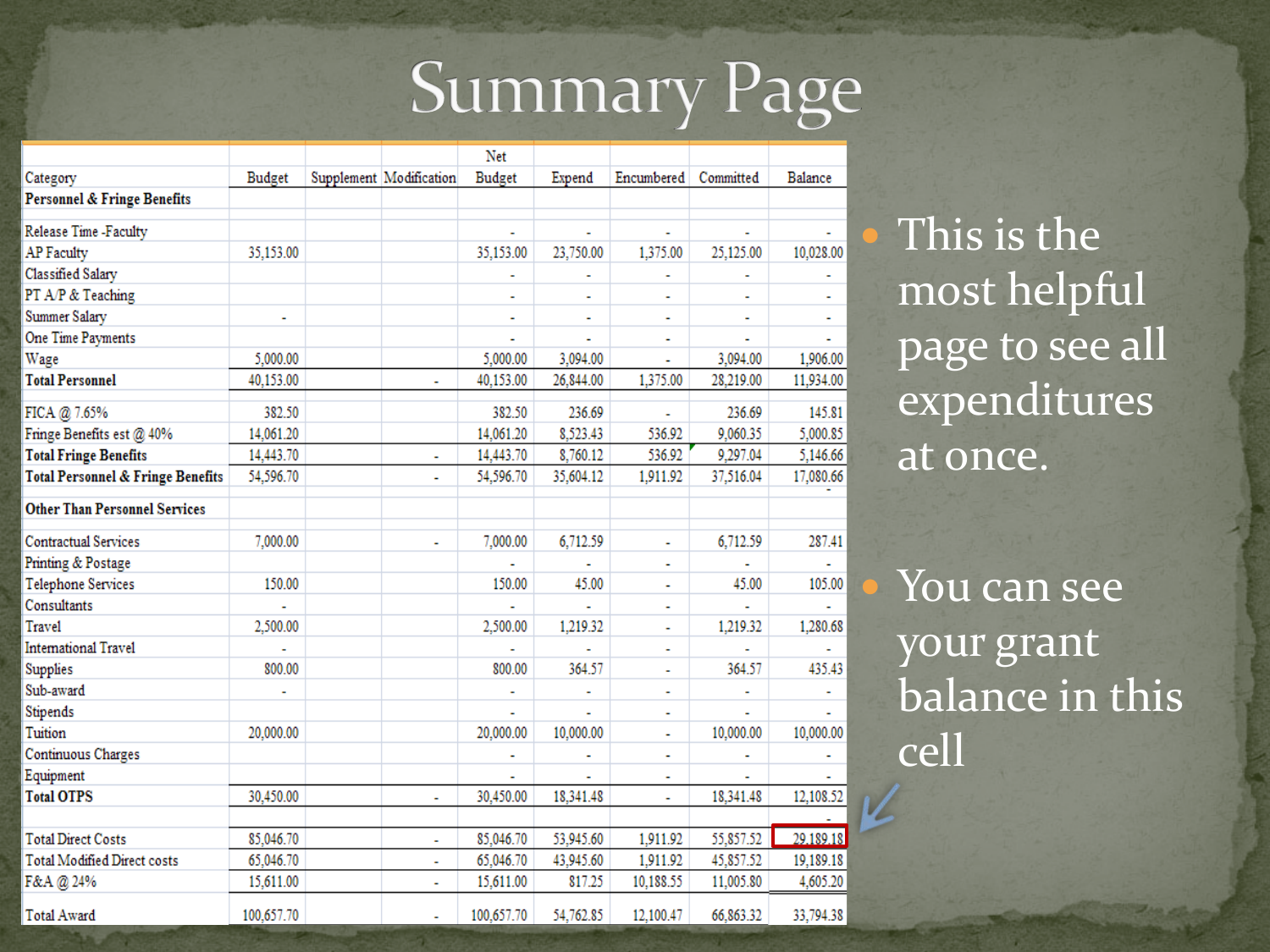#### Personnel and Benefits

 At the beginning of each grant, Sponsored Programs encumbers entire salary and benefits according to the grant budget

**• Sponsored Programs and Grants Management will** update the personnel and benefits expended each month

 Personnel and benefits are locked cells that departments do not have access to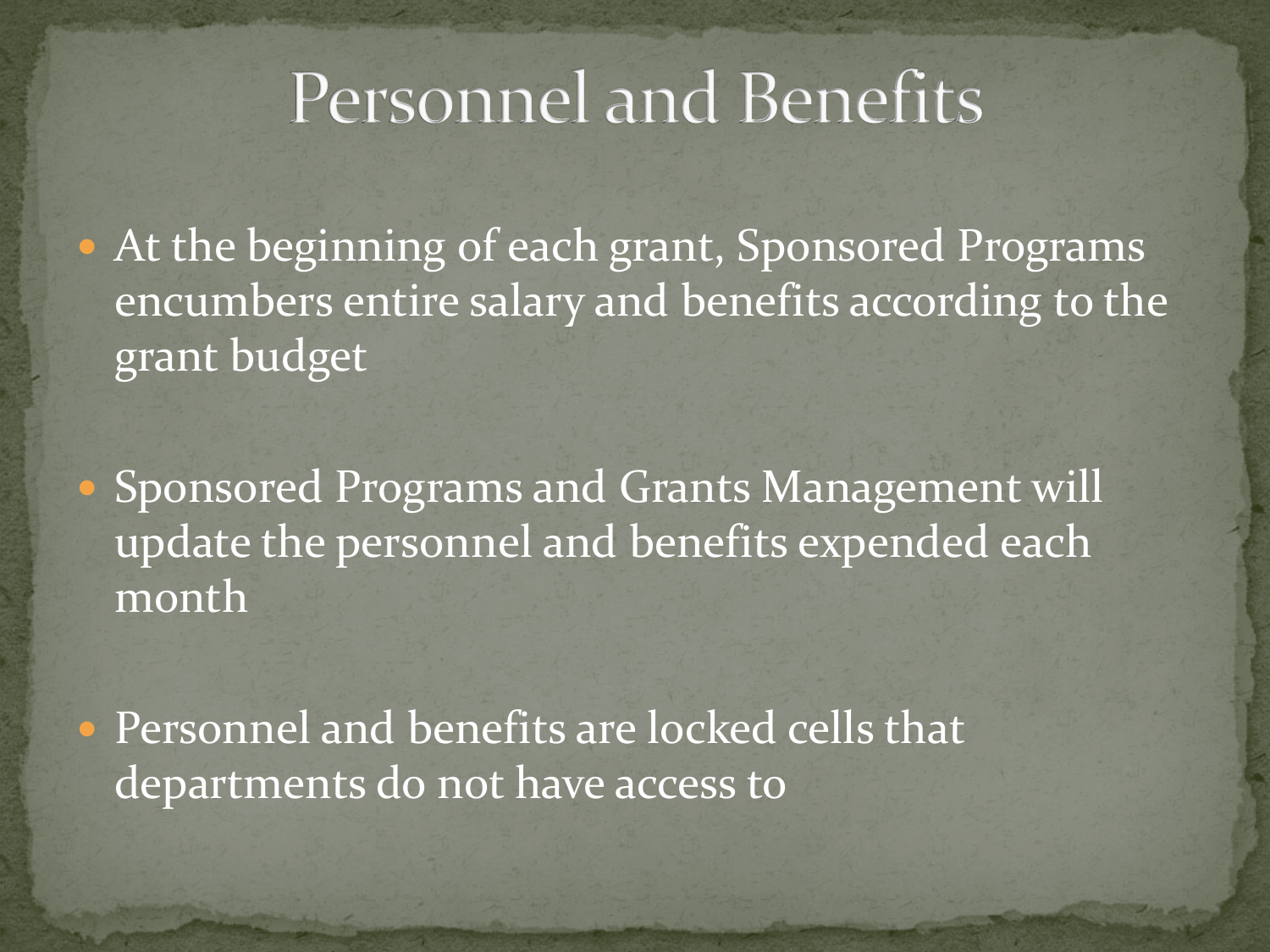#### Non-Personnel Items

• It is the responsibility of the grant admin to add the following items to the spreadsheet/s

Payee: List the vendor name in this cell

Description: Add a brief general description

Req. Number: Please list the PR in this cell

Amount: List the requested amount

Request date: This date should match the one in eVA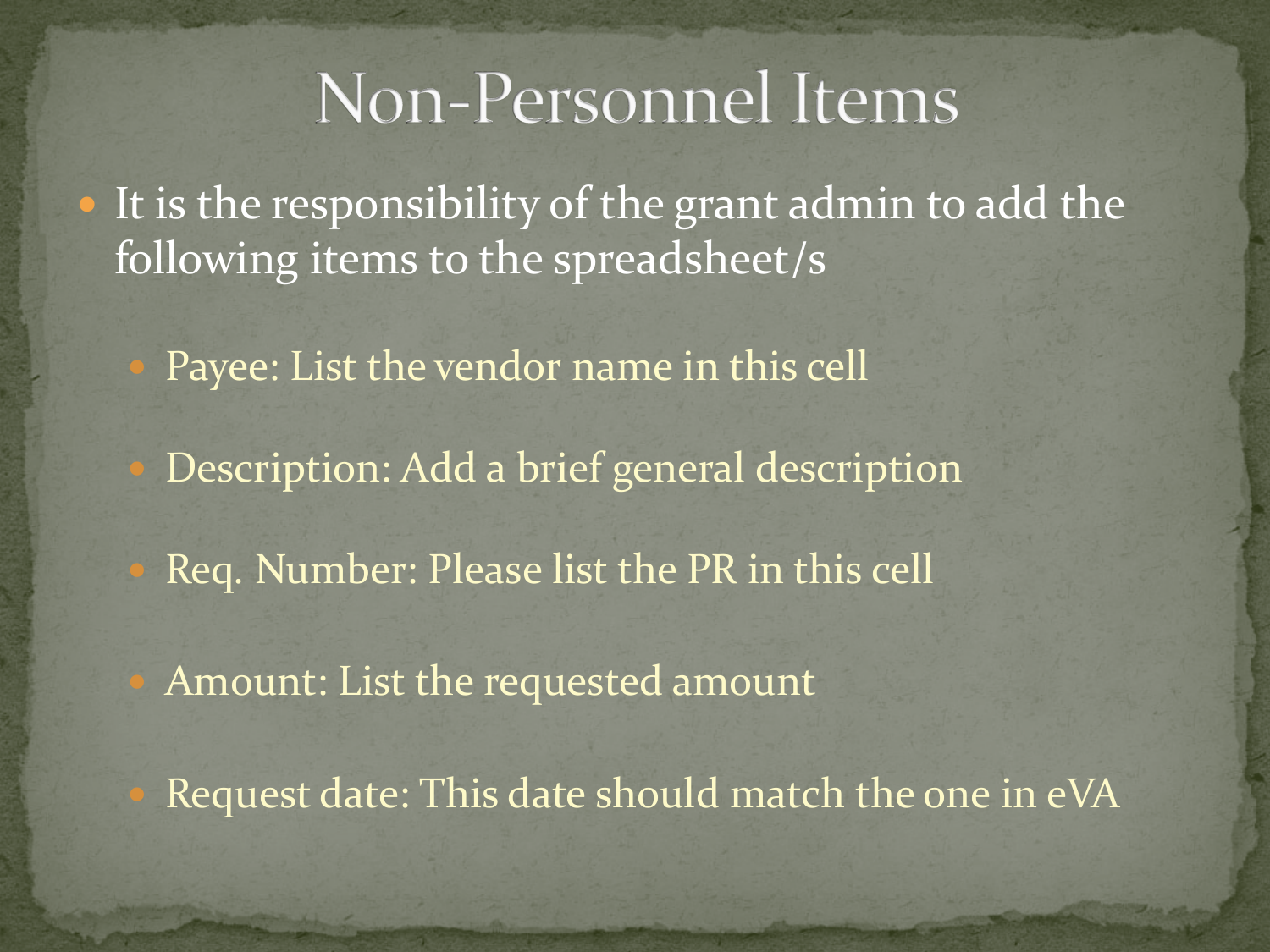## Travel

- Before we can sign the travel request, it needs to be on the spreadsheet
- List the name of traveler in the Payee cell and the date and destination in the Description cell In the description column, list the travel expenses individually (see example below)

| Travel   |                                         |          |                 |        |                   |          |        |        |        |
|----------|-----------------------------------------|----------|-----------------|--------|-------------------|----------|--------|--------|--------|
|          |                                         | Request  |                 |        | Approved          | Amount   | Date   | Amount |        |
| Payee    | Description                             | Date     | $\text{Re}q \#$ | Amount | Date              | Encumb'd | Expend | Expend |        |
| Jane Doe | Aug. 30 - Sept. 5, 2009 San Antonio, TX | 07/20/09 |                 |        | 1,799.22 07/21/09 |          |        |        | ۰      |
|          | Airfaire                                |          |                 | 456.00 |                   | 456.00   |        |        | 456.00 |
|          | Registration Fee                        |          |                 | 150.00 |                   | 150.00   |        |        | 150.00 |
|          | Hotel                                   |          |                 | 779.22 |                   | 779.22   |        |        | 779.22 |
|          | M&IE                                    |          |                 | 354.00 |                   | 354.00   |        |        | 354.00 |
|          | Taxi to hotel from airport              |          |                 | 30.00  |                   | 30.00    |        |        | 30.00  |
|          | Taxi to airport from hotel              |          |                 | 30.00  |                   | 30.00    |        |        | 30.00  |
| John Doe | July 22, 2009 Roanoke, VA               |          |                 |        | 22.00 06/16/09    |          |        |        |        |
|          | Mileage                                 |          |                 | 22.00  |                   | 22.00    |        |        | 22.00  |
|          |                                         |          |                 |        |                   |          |        |        |        |